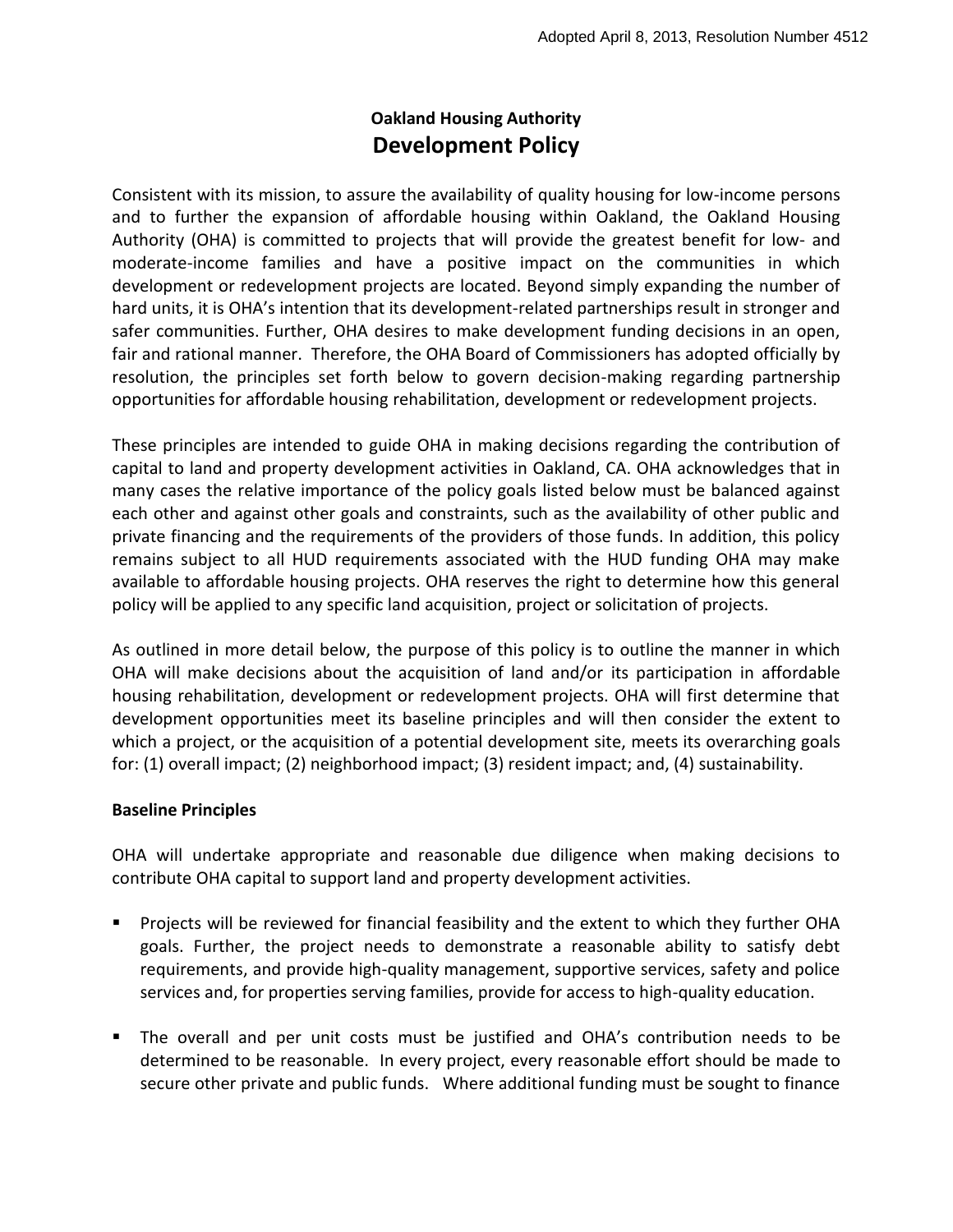the overall deal, OHA must be satisfied that such funding will be secured, and the project will commence, within a reasonable timeframe.

- It is the policy of OHA to provide, to the greatest extent feasible, economic opportunities to low- and very low-income persons residing in the Oakland metropolitan area (as defined in § 135.5 of 24 CFR Part 135) and to businesses meeting the definition of "Section 3 business concern" (as defined by 24 CFR Part 135). In furtherance of this policy OHA shall consider projects that seek not just to meet, but exceed HUD's Section 3 hiring goals in the use of OHA resident and Oakland resident hires during the construction and development of the project, and also in the management and maintenance of the project once completed.
- It is the intent of OHA to develop and promote economic growth for the community in which it serves. The Authority desires to foster the growth of small, local and emerging businesses (SLEB), including minority-, women- and veteran-owned firms. OHA projects should actively seek to provide the community information about their procurement and contracting processes for both goods and services to ensure the participation of SLEBs in the competitive processes of public procurement and provide training and development opportunities to support their growth. Additionally, projects should provide accurate and accessible information on available vendor/contract opportunities and ensure that the process is inclusive for all residents regardless of race, color, gender, age, religion, national origin, disability or any other factor that is prohibited when making business decisions.
- If it is the desire of OHA to increase training and employment opportunities for its clients and other residents of the City of Oakland. Developers of larger projects should articulate the goal, and specific commitments and approach toward how the developer will achieve this goal, either through a project labor agreement (PLA) or other formal agreements.
- Projects that serve families with children should include a plan to ensure children have access to high-quality education, which could be achieved through an agreement with the Oakland Unified School District or a charter or private school, to provide preferential enrollment, or by other means.
- Projects should articulate design strategies to create safe communities, such as *crime prevention through environmental design (*CPTED), include a community-oriented plan for the ongoing safety of the property, and provide for a level of density that is appropriate to the site.
- OHA will consider participating in projects that result in displacement of current residents where necessary for the improvement of the housing, neighborhood and community. Where relocation of existing tenants is proposed, a detailed relocation plan must be provided for approval by OHA. Such a plan must outline the relocation benefits to be provided to all families or individuals subject to relocation, and specify that existing tenants will have the highest priority to apply to return to the site following rehabilitation or redevelopment.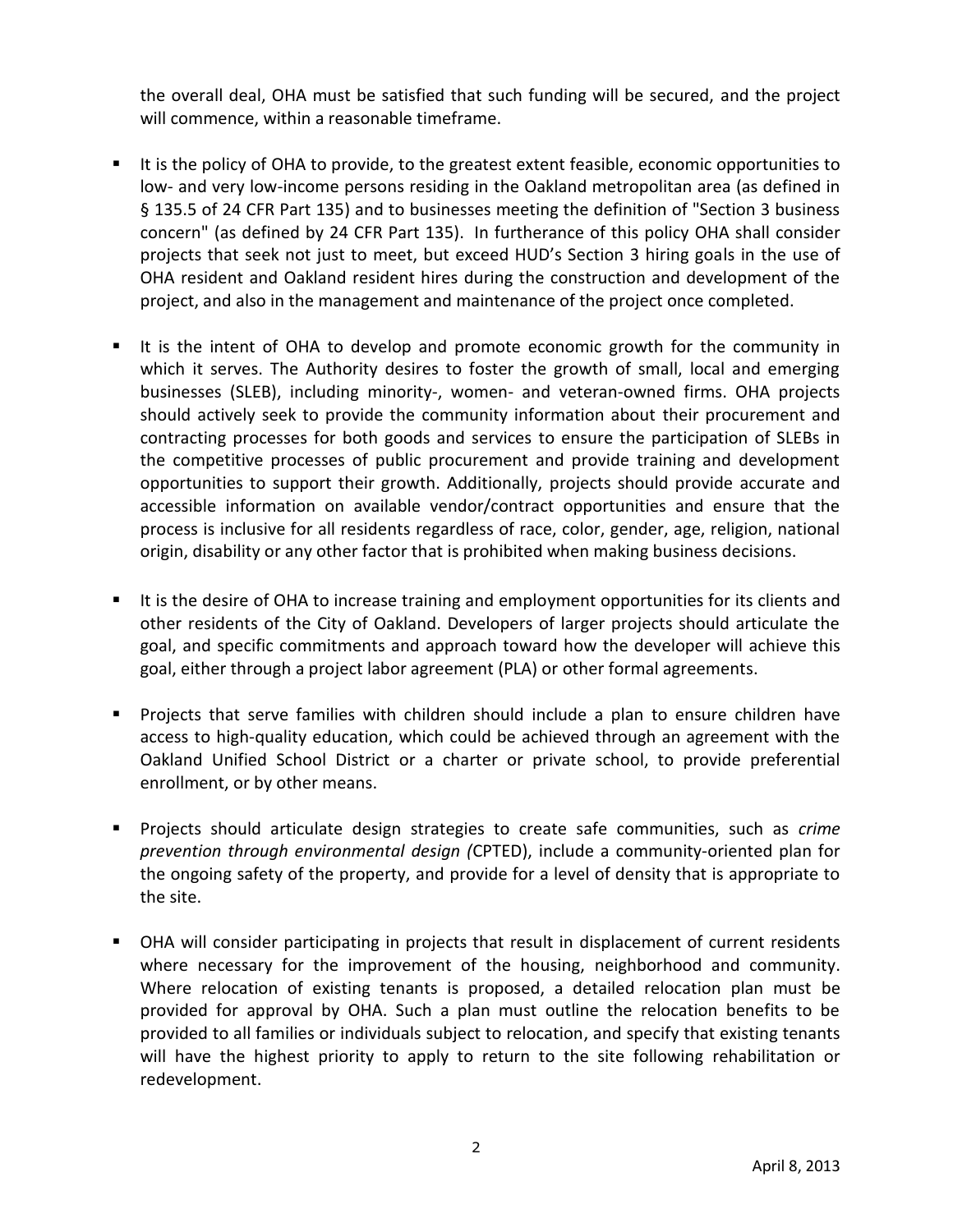## **Overarching Goals**

Whereas OHA may outline other considerations in a given solicitation, decisions to enter into a partnership will be subject to a determination of the extent to which a project meets the following overarching principles.

1. **Overall Impact**. OHA seeks to participate in projects that will provide a significant benefit to affected tenants and the surrounding community. Decisions regarding OHA participation will consider the extent to which individual projects meet some or all of the following OHA goals.

*Population served*: OHA desires that its participation strengthen communities by focusing on projects for low- and moderate-income populations that are underserved within the context of the local housing market. Generally, underserved populations are defined by the overall need of the population for affordable housing compared to the resources currently available or reasonably expected to be available in the foreseeable future for such populations. Funding proposals should demonstrate such a need.

*Community Benefit*: OHA seeks to participate in projects that will have a benefit beyond the boundaries of the subject property. Examples of community benefit include projects that contribute to, or provide an incentive for significant neighborhood revitalization, or projects that introduce or strengthen amenities or services available to neighborhood residents.

*Partnerships and leverage*: OHA seeks to support creative approaches, such as bringing together strong partnerships between the development and service providers, or a variety of leveraged partners that strengthen the overall financial feasibility of the project.

2. **Neighborhood Impact**: In general, OHA seeks to preserve and/or increase the supply of affordable housing units in healthy, vibrant neighborhoods, defined as those that have, or expect to have in the foreseeable future, at least some of the following characteristics.

*Access to high-quality education*: Whether through public or private schools, OHA seeks to fund projects that provide access to high-quality schools for school-age children and related supports for parents of such children. OHA is especially interested in innovative approaches to strengthening the relationship between housing providers and educators, and to providing services that support at-risk youth and build strong families. This may include set-asides for students of the property at well-performing neighborhood schools.

*Access to public transportation*: Projects located within easy access to public transportation, including major bus lines and Bay Area Rapid Transit (BART) stations, will be given greater consideration.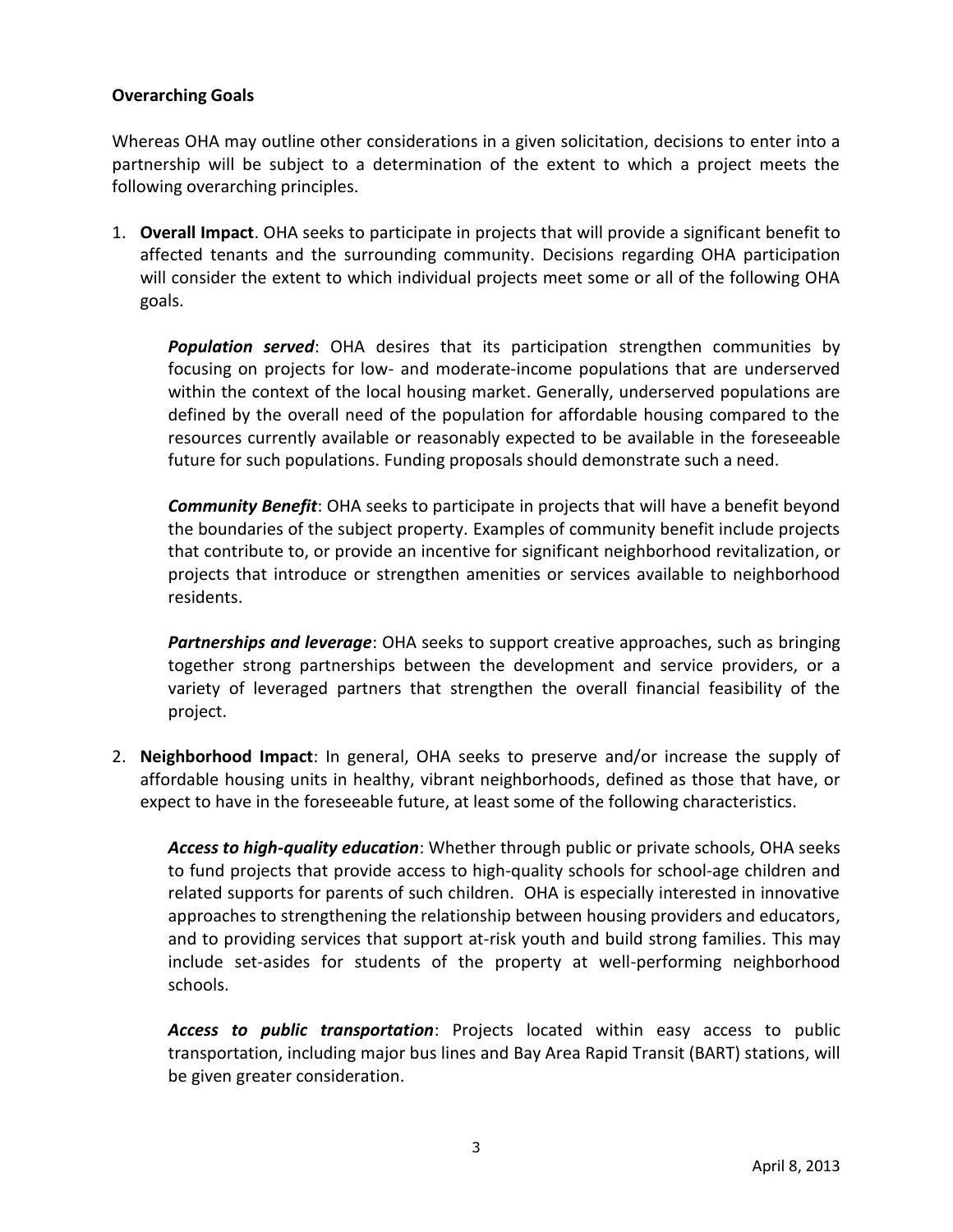*Access to supportive services and/or innovative programs*: Beyond the services provided on-site, if any, OHA is interested in projects that propose an innovative and sustainable approach to meeting the needs of the population served. Proposed projects located in neighborhoods that provide access to unique or innovative programs with demonstrated results in getting families to take advantage of available services will be given greater consideration.

*Access to amenities*: OHA seeks to participate in projects that provide its residents with easy access to high-quality and diverse amenities, such as grocery stores with sufficient fresh food options, banks, drug stores, libraries, community centers and parks.

*Resident Safety:* Where appropriate, based on property size and location, project proposals should include a detailed plan for providing security services to the project and/or for contributing to the cost of the OHA Police Department to provide such services.

*Access to a healthy environment and/or health-related services*: OHA values projects that provide a healthy environment and provide access to quality health services and/or health-related activities such as walking and biking trails or access to recreational amenities.

*Integrated Neighborhoods*: OHA seeks to participate in projects that are located in neighborhoods that are economically, racially and culturally diverse.

3. **Resident Impact**: OHA will consider the extent to which current or future residents of the subject property will benefit from the proposed project.

*Provision, siting and sustainability of services*: OHA will consider the extent to which projects: provide appropriate services to residents based on the population served and a needs assessment conducted at the start of the project and revisited at appropriate intervals; have an established partnership with appropriate services providers; and, identify the mechanism by which services will be funded in a sustainable manner.

*Economic integration within the property*: As with its goal for siting projects in integrated neighborhoods, OHA also seeks to have an appropriate income mix within the property itself when feasible, taking into consideration the size of the property and its location.

*Cost Containment:* While pursuing the policy goals for acquisition of land and/or its participation in affordable housing rehabilitation, development or redevelopment projects, as outlined in this document, OHA will also seek to ensure that the per unit cost be reasonable and justifiable in the context of the local housing market. To achieve this, OHA staff will undertake a cost containment analysis of each project recommended to the Board of